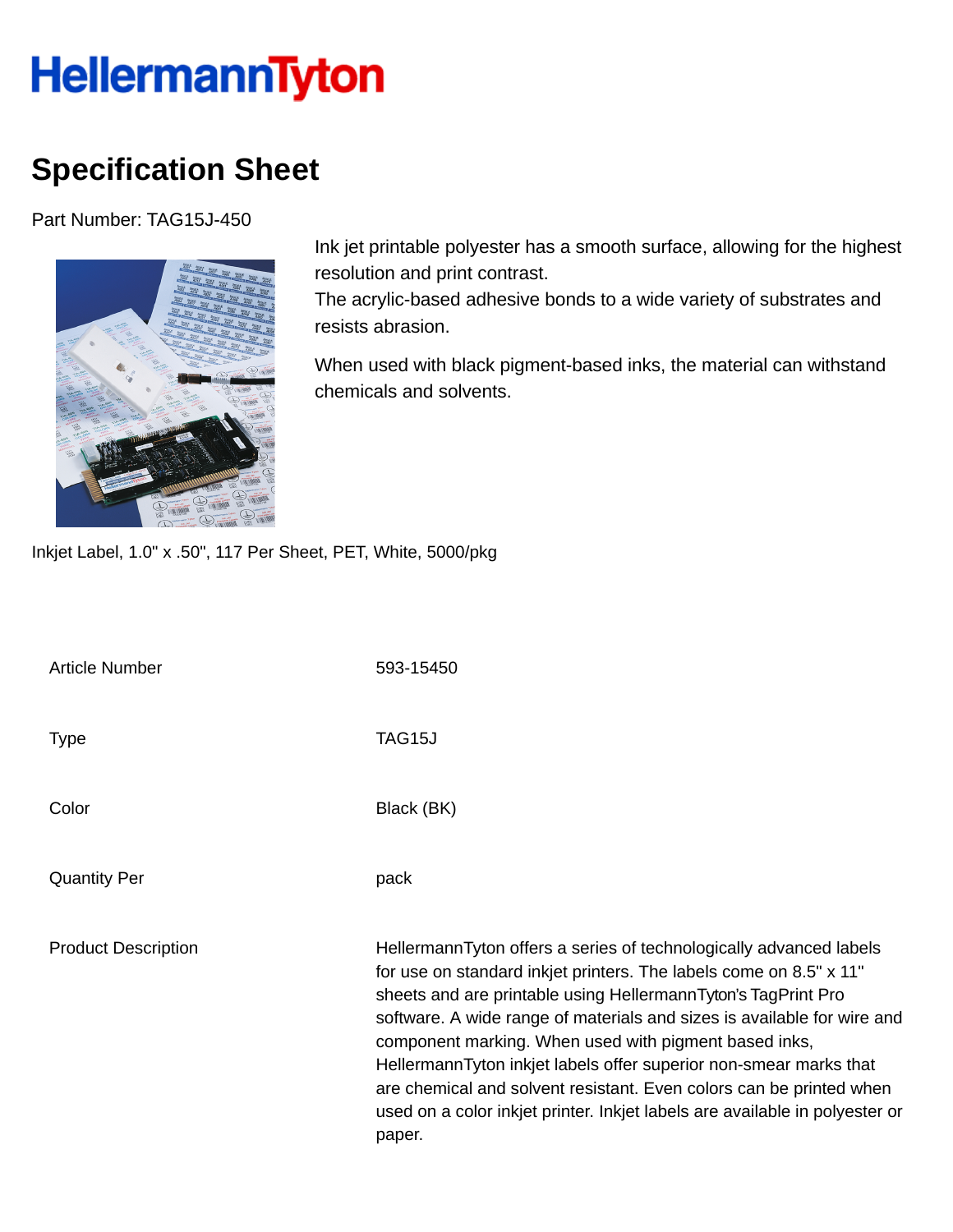| <b>Short Description</b>       | Inkjet Label, 1.0" x .50", 117 Per Sheet, PET, White, 5000/pkg |
|--------------------------------|----------------------------------------------------------------|
| <b>Global Part Name</b>        | TAG15J-450-BK                                                  |
|                                |                                                                |
| Width W (Imperial)             | 0.5                                                            |
| Width W (Metric)               | 12.7                                                           |
| Thickness T (Metric)           | 64.0                                                           |
| Height H (Imperial)            | $1.0\,$                                                        |
| Height H (Metric)              | 25.4                                                           |
|                                |                                                                |
|                                |                                                                |
| Material                       | Type 450, Polyetylene Terephthalate (450)                      |
| <b>Material Shortcut</b>       | 450                                                            |
| Adhesive                       | Acrylic                                                        |
| Halogen Free                   | <b>No</b>                                                      |
| Adhesive Operating Temperature | -40°F to +302°F (-40°C to +150°C)                              |
| <b>Operating Temperature</b>   | -40°F to +302°F (-40°C to +150°C)                              |

Reach Compliant (Article 33) Yes